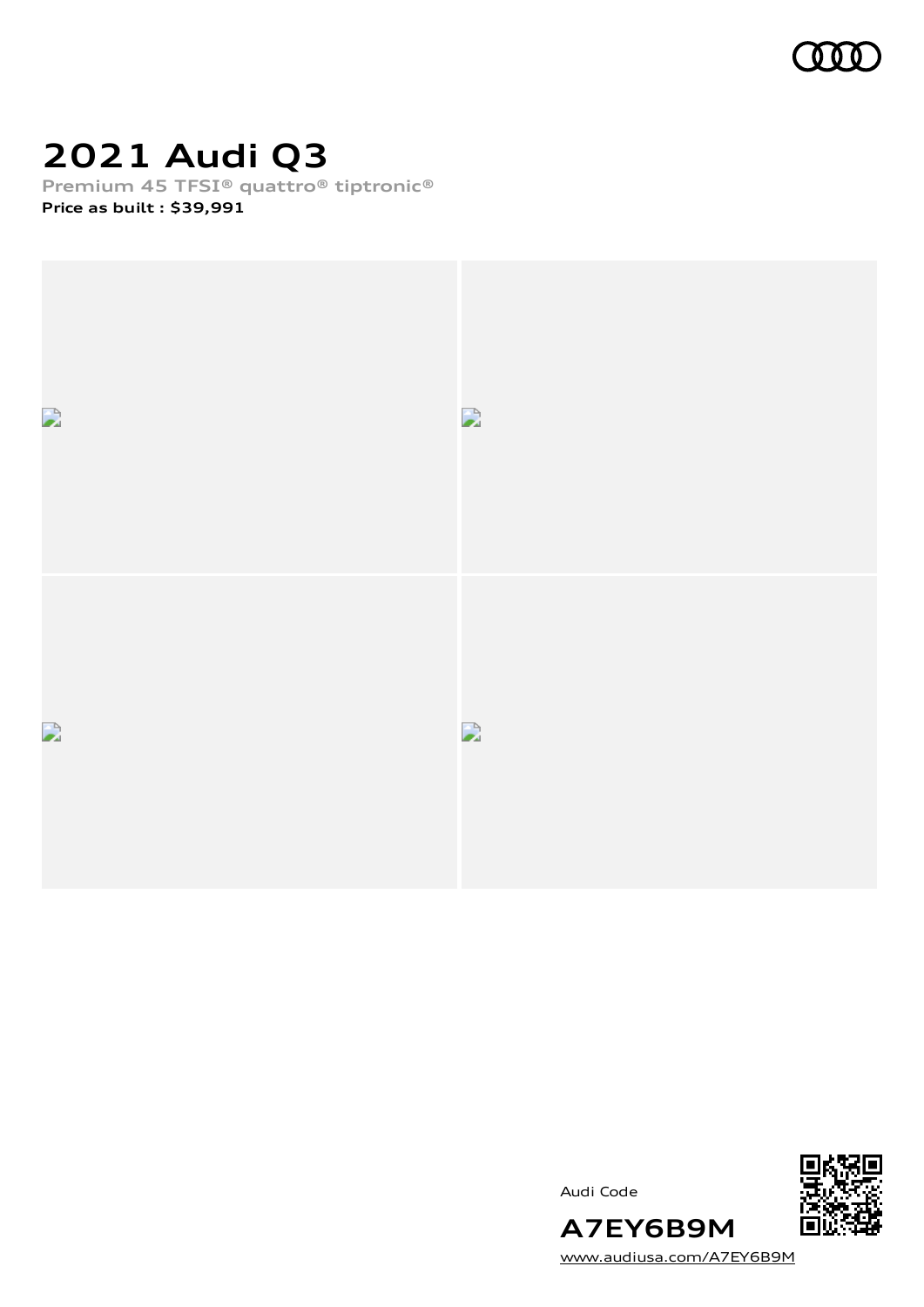### **Summary**

#### **Audi 2021 Audi Q3** Premium 45 TFSI® quattro® tiptronic®

**Price as buil[t](#page-10-0)** \$39,991

#### **Exterior colour**

Chronos Gray metallic

#### D

#### **Further Information**

| Mileage         | 13,338 miles |
|-----------------|--------------|
| Type of vehicle | Used car     |

**Warranty**

#### **Interior colour**

| Seats     | Black |
|-----------|-------|
| Dashboard | Black |
| Carpet    | Black |
| Headliner | Black |

#### **Audi Code** A7EY6B9M

**Your configuration on www.audiusa.com** [www.audiusa.com/A7EY6B9M](https://www.audiusa.com/A7EY6B9M)

**Commission number** 7889790a0a0e09b05160

#### **Technical Specifications**

Engine type 2.0-liter four-cylinder Displacement/Bore and 1,984/82.5 x 92.8 cc/mm stroke Max. output 228 HP Torque 258 lb-ft@rpm Top track speed [1](#page-10-0)30 mph $<sup>1</sup>$ </sup> Acceleration (0 - 60 mph) 7.0 seconds Recommended fuel Regular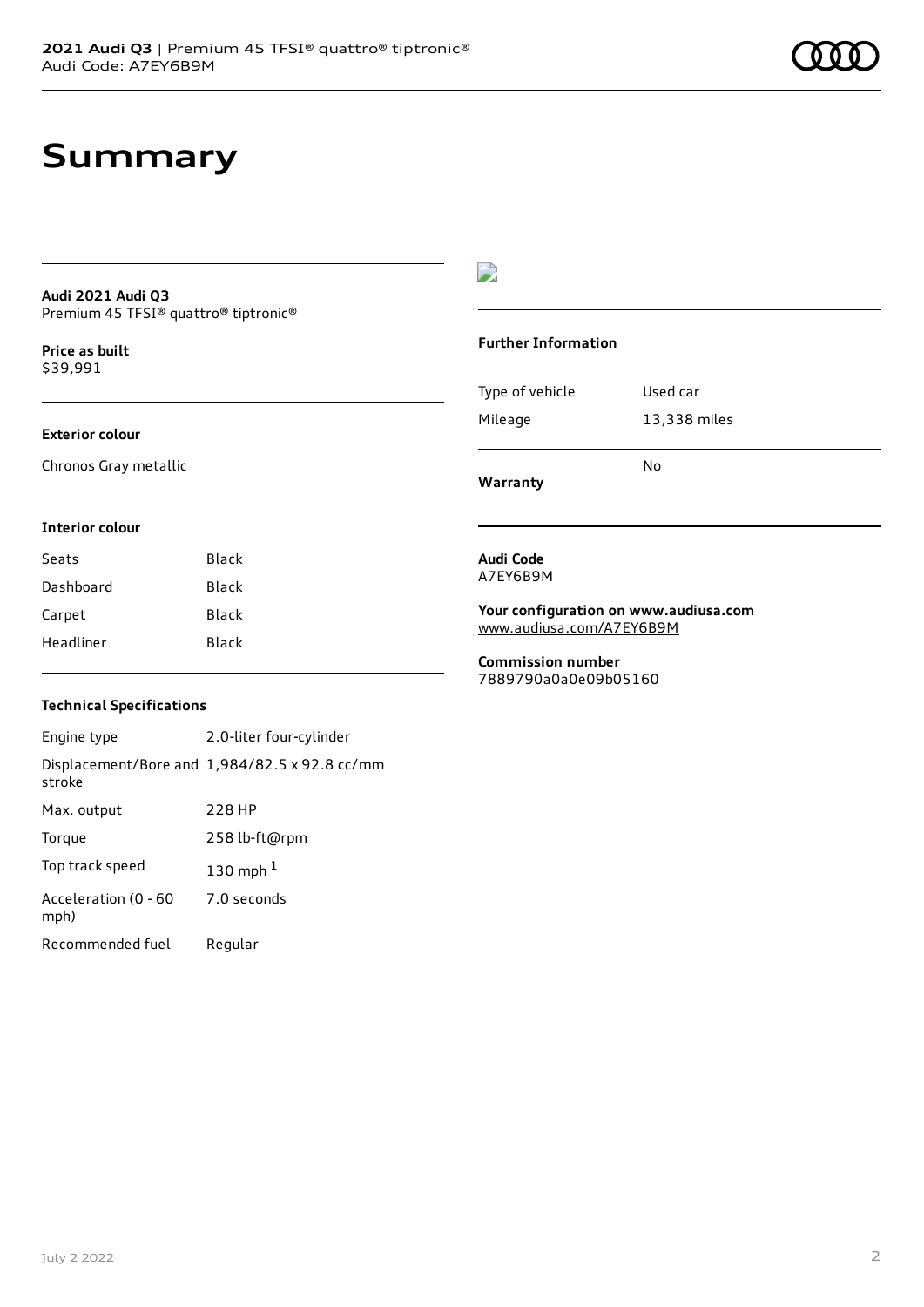# **Equipment**

Chronos Gray metallic

Audi advanced key-keyless start, stop and entry

Power-adjustable, power-folding, heated exterior side mirrors with auto-dimming on driver side

19" 5-twin-spoke dynamic design wheels

Convenience package

Auto-dimming frame-less interior rear view mirror with digital compass

LED interior lighting package

Parking system plus (front and rear acoustic sensors)

Audi side assist

SiriusXM® with 90-day All Access trial subscription







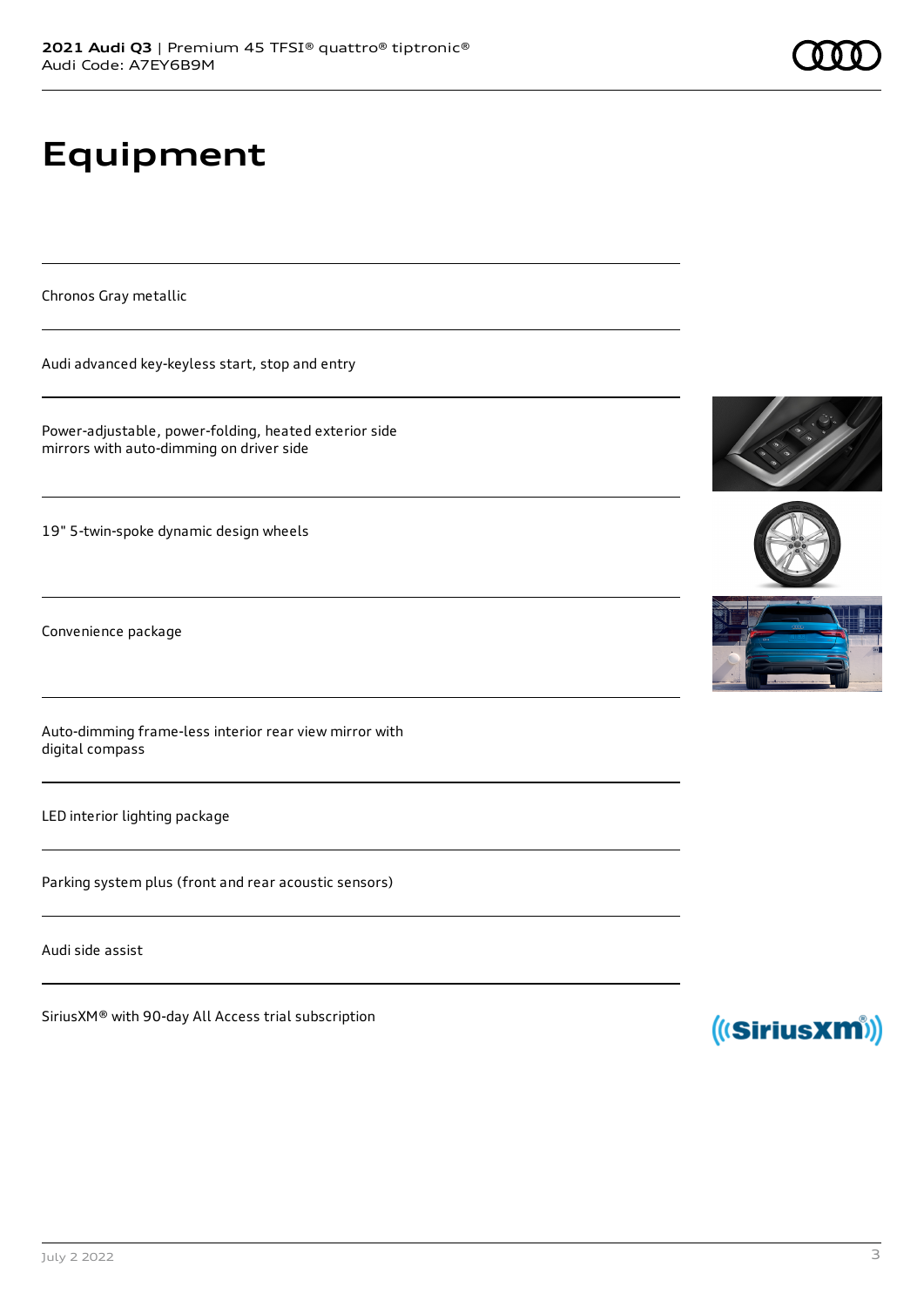### **Standard features**

#### **Safety and Security**

| 4UB   | Driver and front-passenger advanced airbags                     |
|-------|-----------------------------------------------------------------|
| 1AS   | Electronic stability program (ESP) with<br>offroad mode         |
| UH1   | Electromechanical parking brake                                 |
| 8T2   | Cruise control system                                           |
| 6Y2   | Top speed electronically limited to 130 mph                     |
| 4H5   | Electronic rear child door locks                                |
| 1 N 7 | Progressive steering                                            |
| 7K6   | Tire-pressure monitoring system                                 |
| 4X3   | Advanced Airbag Protection System                               |
| 8N6   | Light/rain sensor                                               |
| 3B7   | Lower Anchors and Tethers for Children<br>(LATCH) in rear seats |
|       |                                                                 |

| <b>Interior</b>  |                                                                |
|------------------|----------------------------------------------------------------|
| 3FU              | Power panoramic sunroof                                        |
| VT5              | S line® stainless steel illuminated door sill<br>inlays        |
| 6NQ              | <b>Black cloth headliner</b>                                   |
| KH5              | Three-zone automatic climate control<br>system                 |
| 1 XX             | Three-spoke multifunction steering wheel<br>with shift paddles |
| 7HC              | Extended leather package                                       |
| 6F3              | Front center armrest                                           |
| 4E7              | Power tailgate                                                 |
| 5KR              | Split-folding 40/20/40 rear seatbacks                          |
| N1M              | Leather seat covers                                            |
| 4A3              | Heated front seats                                             |
| 5 <sub>M</sub> A | Micrometallic Silver inlays                                    |

#### **Exterior**

| 47B             | Aluminum trim around exterior windows  |
|-----------------|----------------------------------------|
| 8VM             | LED taillights with dynamic indicators |
| 8TB             | Rear fog lights                        |
| 8FX             | LED headlights                         |
| 511             | Tailgate roof spoiler                  |
| 3S1             | Aluminum roof rails                    |
| 1S1             | Vehicle tool kit and vehicle jack      |
| 1D <sub>8</sub> | Provision for towing bracket           |

#### **Interior**

| QE1 | Storage package            |
|-----|----------------------------|
| Q11 | Aluminium interior package |

#### **Infotainment and Driver Assistance**

| UG5             | Hill descent control                                                                                      |
|-----------------|-----------------------------------------------------------------------------------------------------------|
| 6K <sub>2</sub> | Audi pre sense® front with pedestrian<br>protection                                                       |
| 2H <sub>6</sub> | Audi drive select                                                                                         |
| 7W1             | Audi pre sense <sup>®</sup> basic                                                                         |
| UI <sub>2</sub> | Audi smartphone interface including Apple<br>CarPlay® and Google™ Android Auto™ for<br>compatible devices |
| KA <sub>2</sub> | Rear view camera                                                                                          |
| 8G1             | High beam assist                                                                                          |
| 9VD             | Audi sound system                                                                                         |
| 9S0             | Digital instrument cluster 10.25"                                                                         |

### **(1/2)**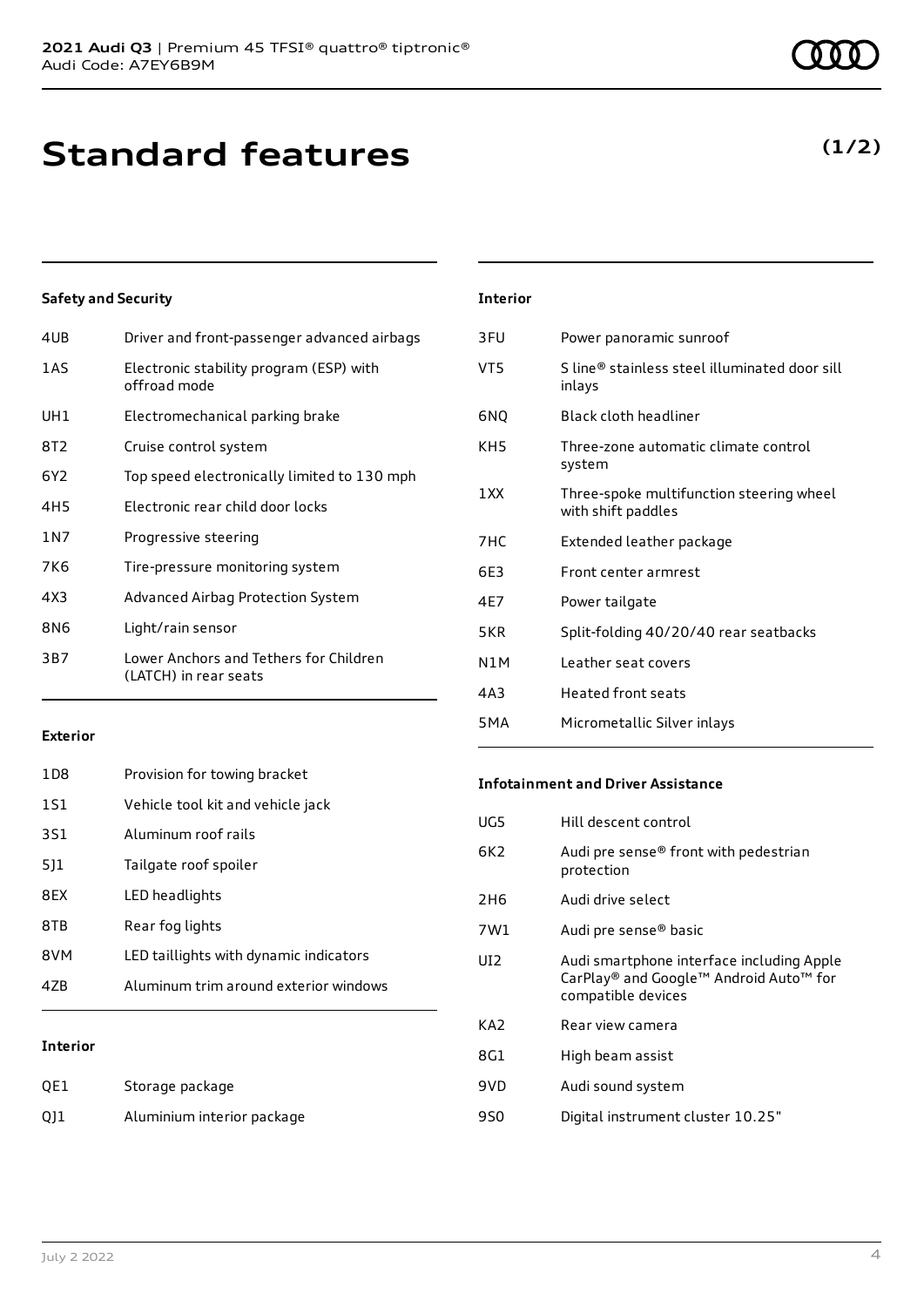**(2/2)**

### **Standard features**

#### **Infotainment and Driver Assistance**

- I8V MMI® with 8.8" display
- QH1 Voice dialogue system
- 9ZX BLUETOOTH wireless technology preparation for mobile phone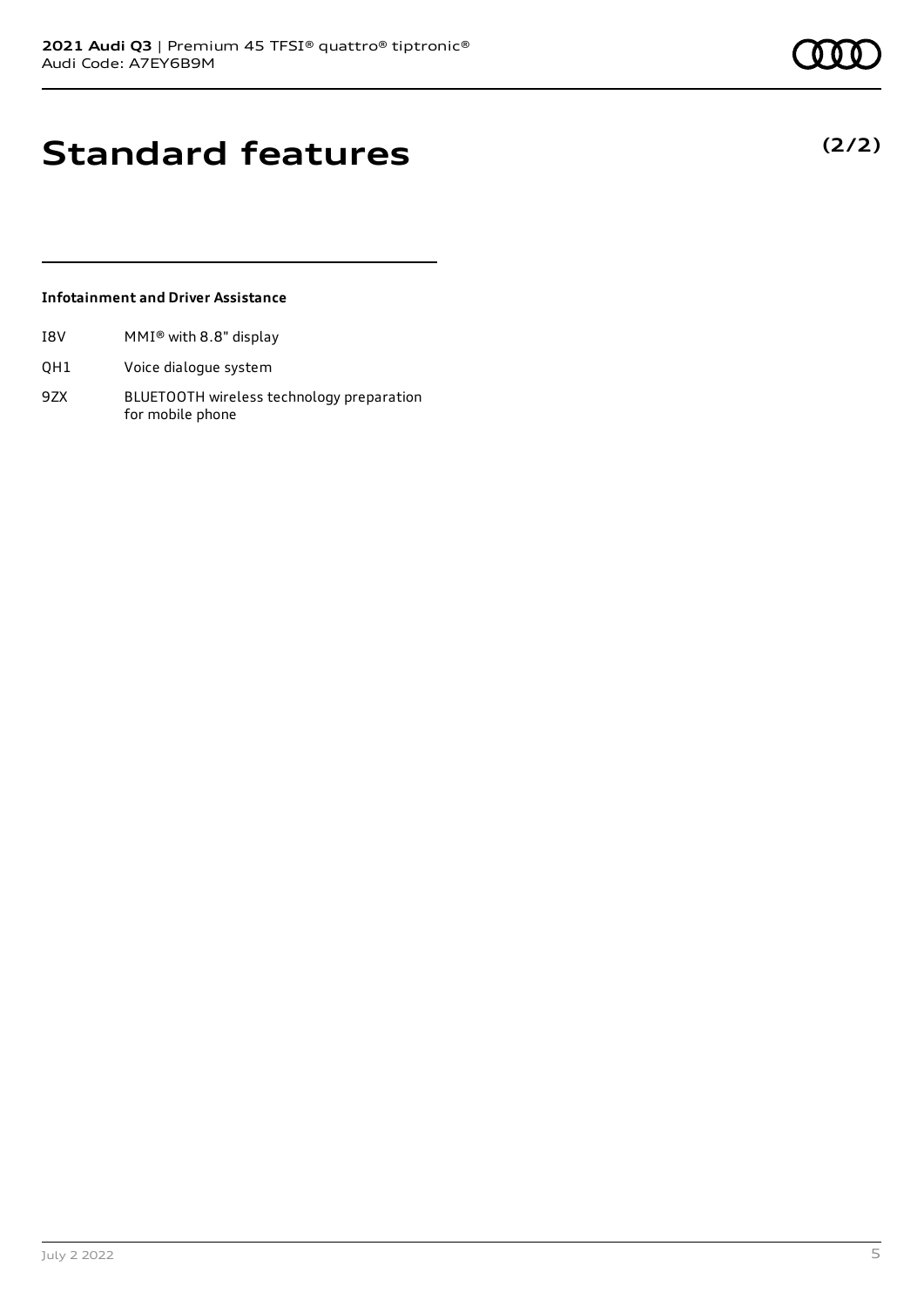### **Dealer remarks**

CARFAX One-Owner. Clean CARFAX. Certified. 2021 Audi Q3 Premium S line quattro quattro 8-Speed Automatic with Tiptronic 2.0L 4-Cylinder TFSI

Odometer is 2287 miles below market average! 20/28 City/Highway MPG

Audi Certified pre-owned Details:

#### \* Vehicle History

\* Includes 24/7 Roadside Assistance emergency towing, collision, jump start, flat tire change, emergency fuel service, lock-out service, extrication service, Audi assist, CARFAX Vehicle History Report and SiriusXM satellite radio complimentary 90 day subscription. If Audi New Vehicle Limited Warranty (NVLW) coverage remains at time of CPO purchase, CPO Limited Warranty Coverage commences upon expiration of NVLW and continues until 5 years from vehicle's original in-service date with no mileage limitation. If NVLW coverage has expired at time of CPO purchase, CPO Limited Warranty coverage commences at time of purchase and continues for 12 months with no mileage limitation. Limited warranty is transferable between private parties.

- \* Roadside Assistance
- \* 300+ Point Inspection
- \* Transferable Warranty
- \* Warranty Deductible: \$0

\* Limited Warranty: 12 Month/Unlimited Mile beginning after new car warranty expires or from certified purchase date

MOLLE, the name you have known and trusted since 1969 is family owned and operated. We are committed to providing world-class quality service in a friendly, relaxed atmosphere. Come and discover a better way to buy your next vehicle. Contact one of our Brand Specialist at (844) 327-4710 for MORE VEHICLE DETAILS. Experience the Molle Difference - A more comfortable place to buy a car.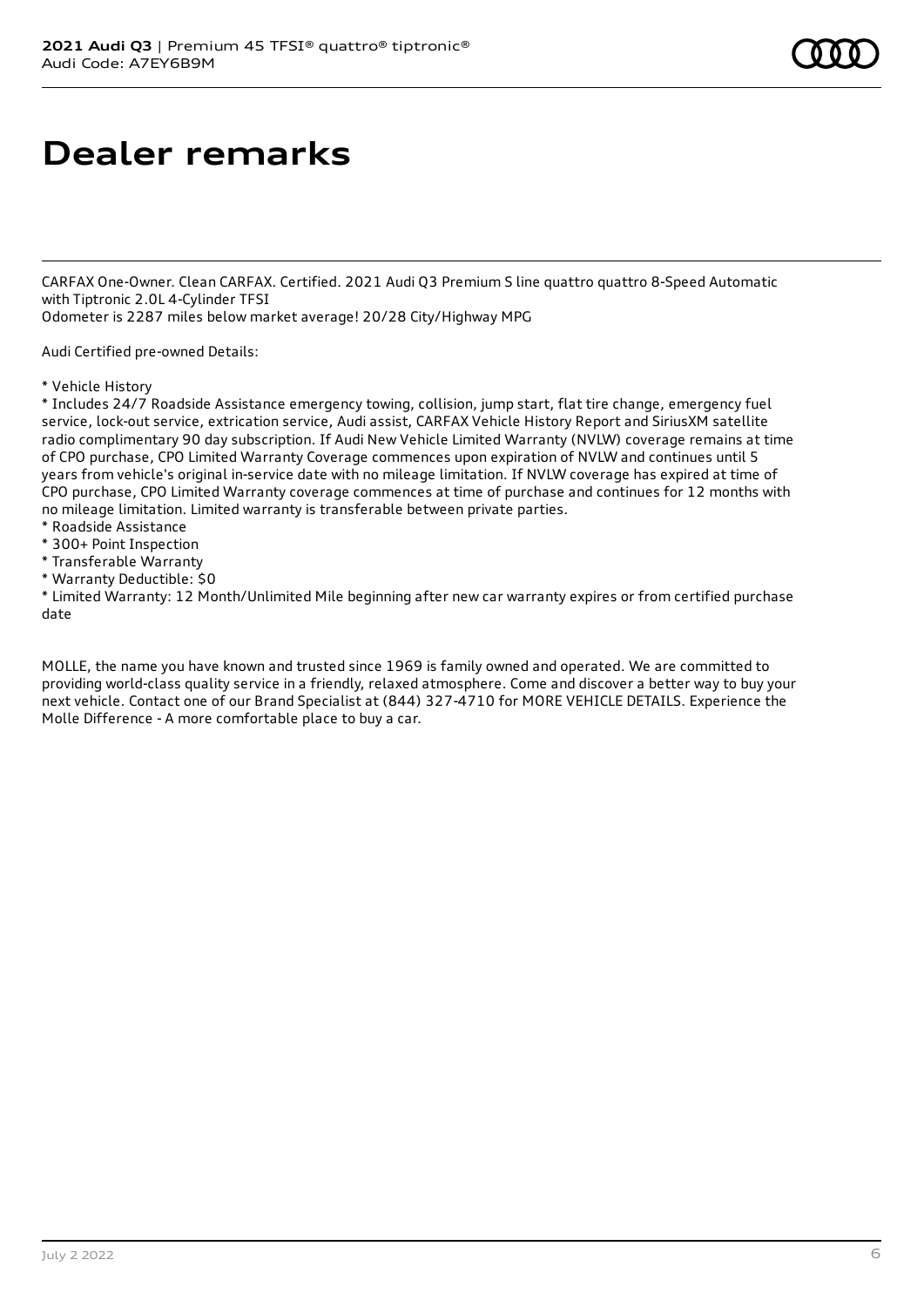## **Technical Specifications**

#### **Engineering | Performance**

| Engine type                                 | 2.0-liter four-cylinder                                               |
|---------------------------------------------|-----------------------------------------------------------------------|
| Power Level                                 | 45                                                                    |
| Max. output                                 | 228 HP                                                                |
| Displacement                                | 2.0 L                                                                 |
| Torque                                      | 258 lb-ft@rpm                                                         |
| Valvetrain                                  | 16-valve DOHC with Audi valvelift<br>system and variable valve timing |
| Acceleration (0 - 60<br>mph)                | 7.0 seconds                                                           |
| Engine block                                | Cast-iron                                                             |
| Induction/fuel injection Turbocharged/TFSI® |                                                                       |
| Cylinder head                               | Aluminum-alloy                                                        |
| stroke                                      | Displacement/Bore and 1,984/82.5 x 92.8 cc/mm                         |
| Top track speed <sup>1</sup>                | $130$ mph                                                             |

| <b>Suspension</b>             |                                                          |  |
|-------------------------------|----------------------------------------------------------|--|
| Front axle                    | MacPherson strut front suspension                        |  |
| Rear axle                     | Four-link rear suspension                                |  |
|                               |                                                          |  |
| <b>Brakes</b>                 |                                                          |  |
| <b>Front brakes</b>           | 13.4 (ventilated disc) in                                |  |
| Rear brakes                   | 12.2 (ventilated disc) in                                |  |
| Parking brake                 | Electromechanical                                        |  |
|                               |                                                          |  |
| <b>Body</b>                   |                                                          |  |
| Material                      | Multi-material body construction<br>(steel and aluminum) |  |
| Corrosion protection          | Multistep anti-corrosion protection                      |  |
|                               |                                                          |  |
| <b>Warranty   Maintenance</b> |                                                          |  |
| Warranty                      | 4-year/50,000-mile Audi New                              |  |

Vehicle Limited Warranty

#### **Transmission | Drivetrain**

| Drivetrain type | quattro <sup>®</sup> all-wheel drive                         |
|-----------------|--------------------------------------------------------------|
| Transmission    | Eight-speed Tiptronic <sup>®</sup> automatic<br>transmission |

#### **Steering**

| Steering type                             | Electromechanical power steering<br>system |
|-------------------------------------------|--------------------------------------------|
| Turning diameter, curb-38.4 ft<br>to-curb |                                            |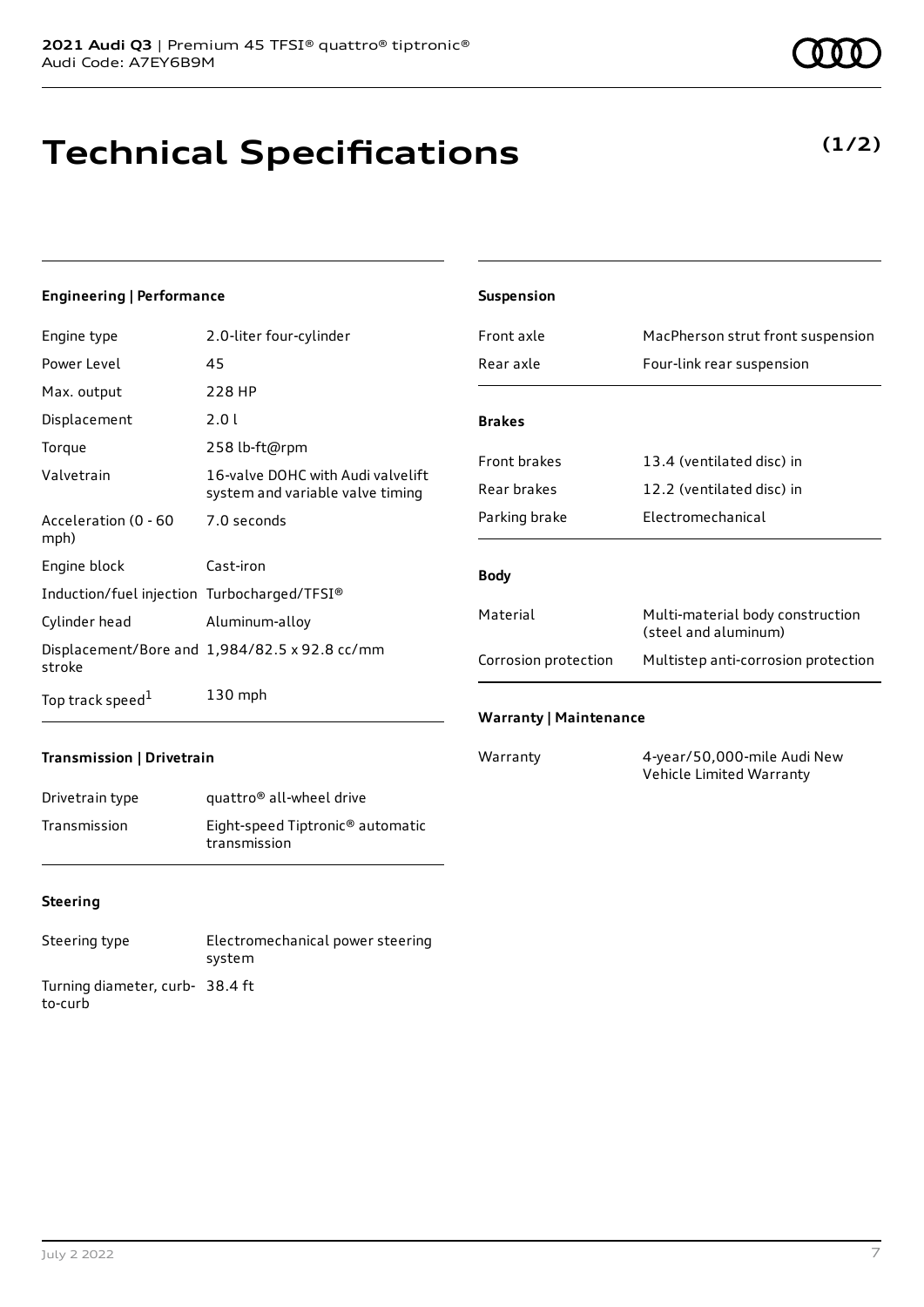### **Technical Specifications**

#### **Exterior Measurements**

| Height                           | 62.9 in   |
|----------------------------------|-----------|
| Overall width without<br>mirrors | 72.8 in   |
| Length                           | 176.6 in  |
| Wheelbase                        | 105.5 in  |
| Drag coefficient                 | $0.36$ Cw |
| Overall width with<br>mirrors    | 79.7 in   |
| Track rear                       | 61.9 in   |
| <b>Track front</b>               | 62.2 in   |
| Curb weight                      | 3,916 lb  |

#### **Interior measurements**

| Seating capacity                          | 5                      |
|-------------------------------------------|------------------------|
| Head room with middle 37.6 in<br>sunroof  |                        |
| Head room with front<br>sunroof           | 39.6 in                |
| Shoulder room, front                      | 56.7 in                |
| Leg room, middle                          | $36.1$ in              |
| Shoulder room, middle                     | $55.1$ in              |
| Leg room, front                           | 40.0 in                |
| Cargo volume, rear<br>seatbacks up/folded | 23.7/48.0 cu ft, cu ft |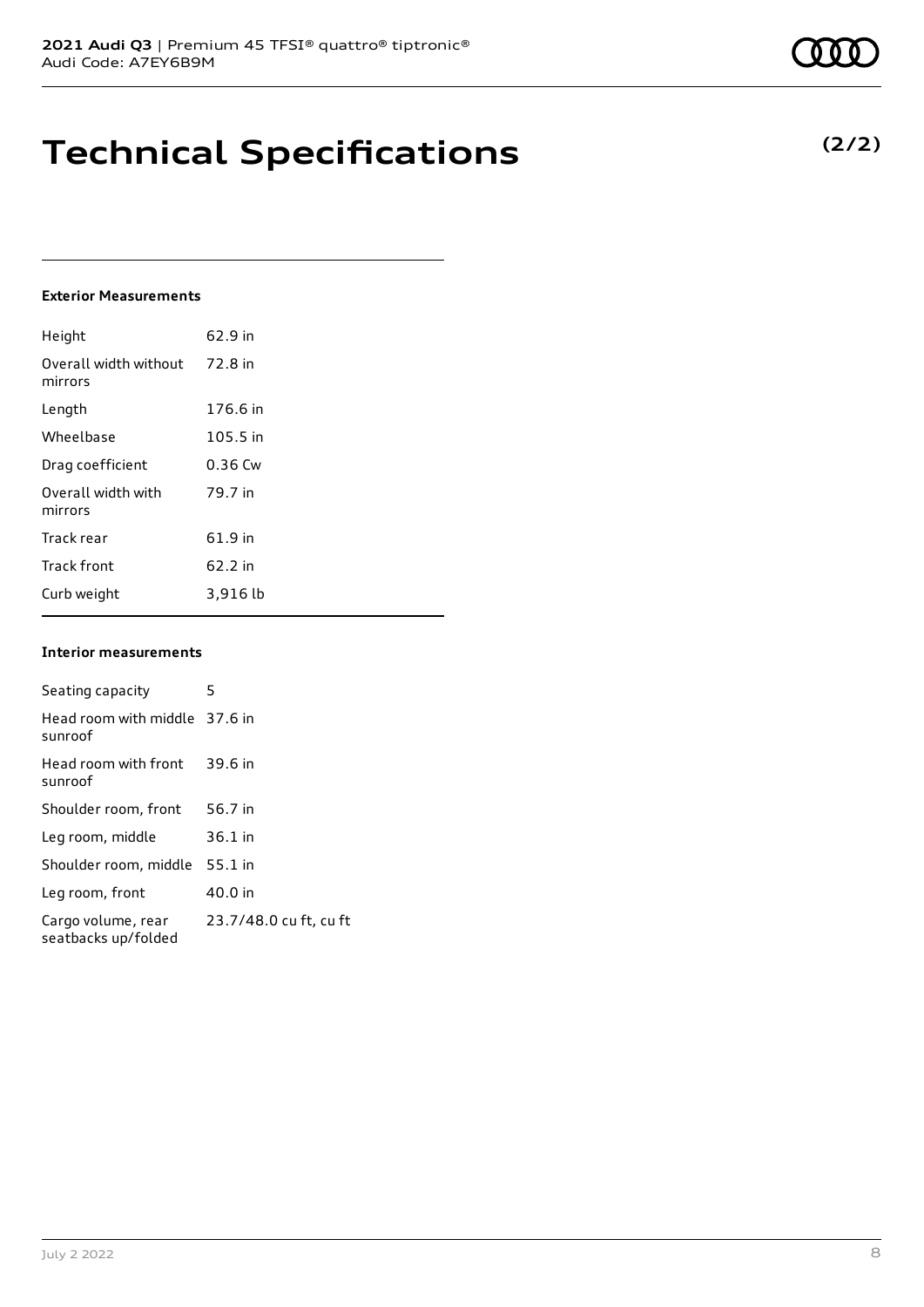### **Consumption- and emission**

**Consumption by NEDC**

combined 23 mpg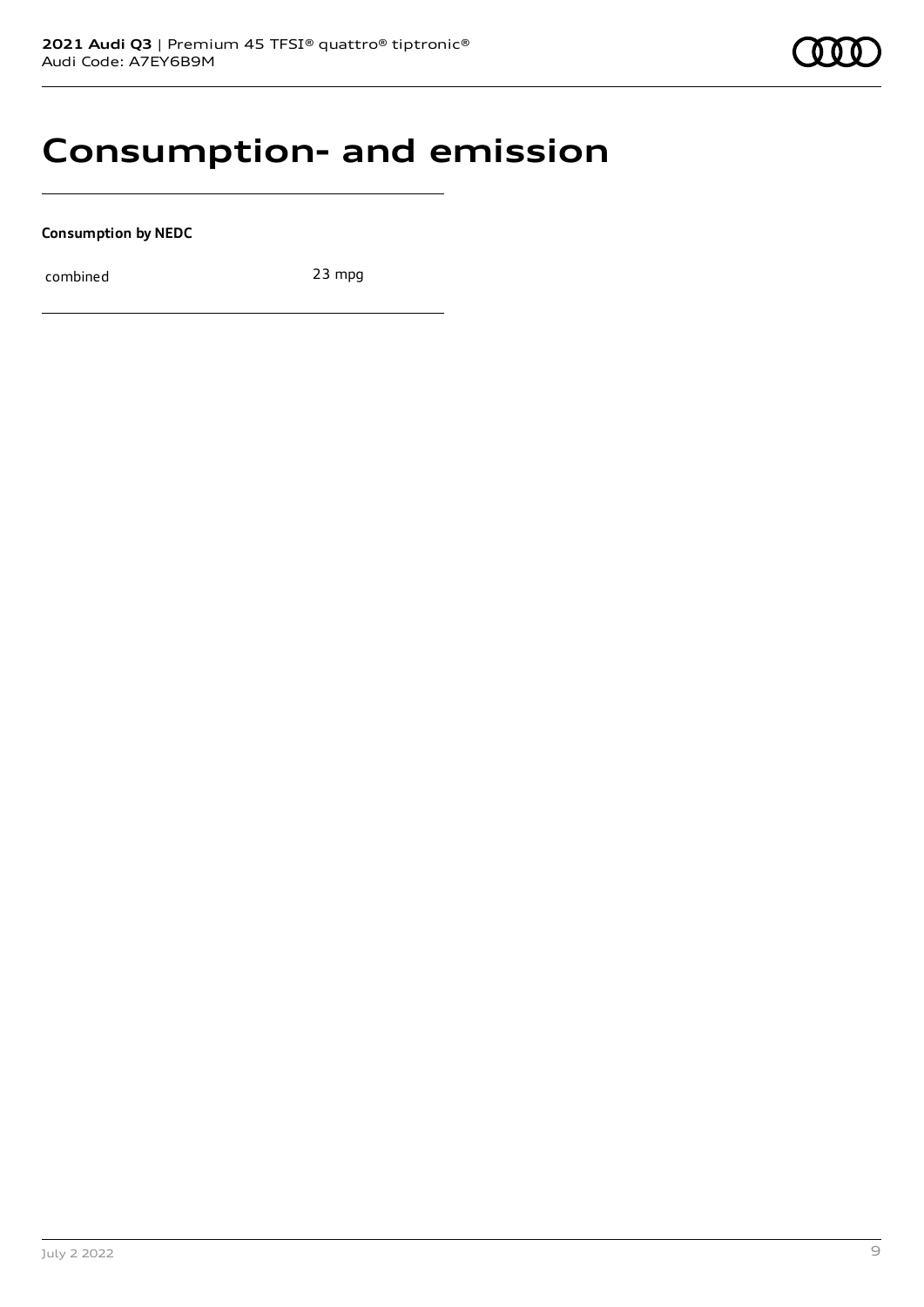

### **Contact**

Dealer **Kansas City Audi**

10330 Madison Ave 64114 Kansas City MO

Phone: +18169419500 FAX: 8169410298

www: [https://www.kansascityaudi.com](https://www.kansascityaudi.com/)